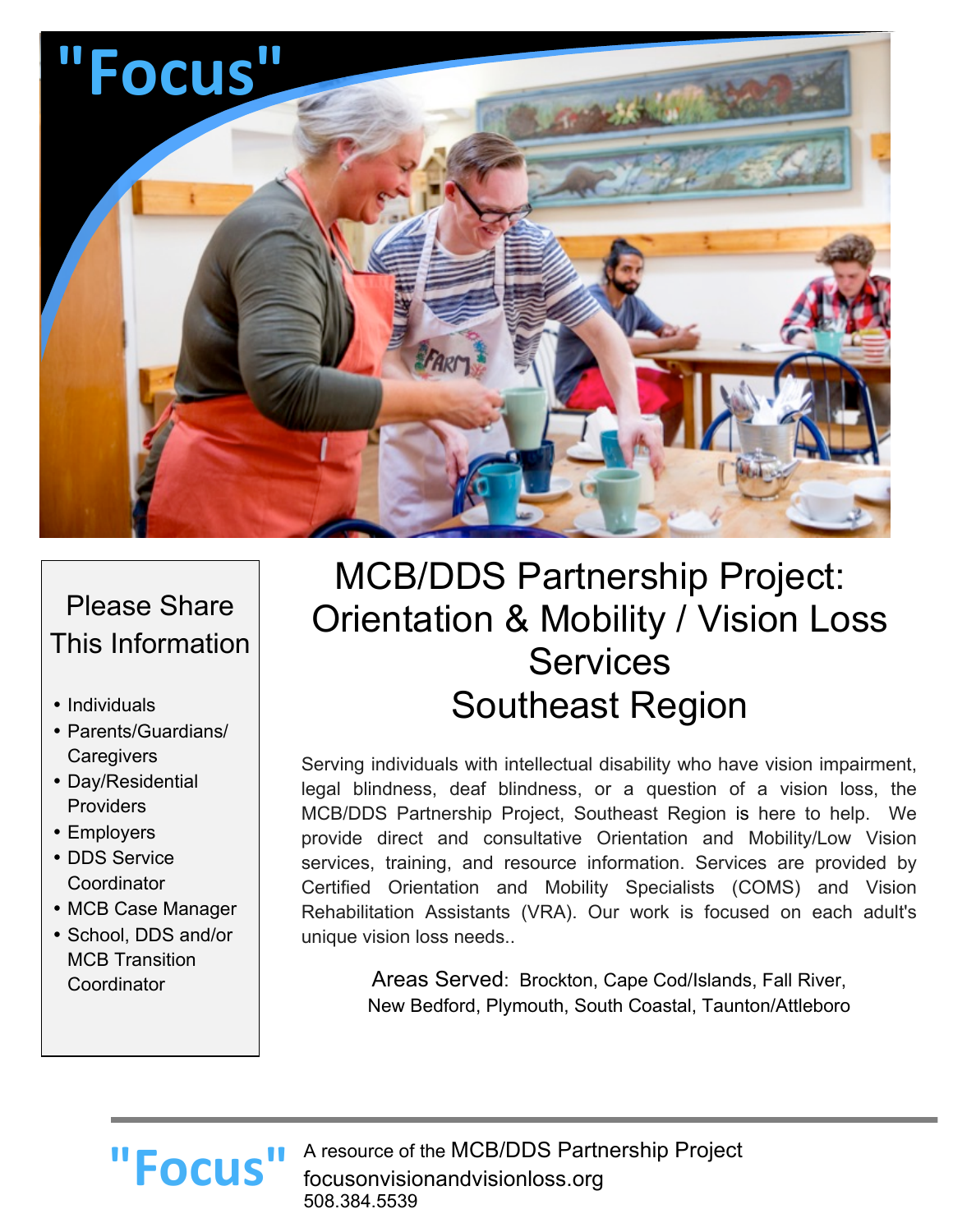# It all starts with a referral…

# What Is the Cost?

There is no cost to adults receiving O&M/Low Vision Services through the MCB/DDS Partnership Project. Services are funded by MCB for individuals who are registered as Legally Blind and by DDS for individuals who have vision impairment.

#### How to Refer

Contact the DDS Service Coordinator, MCB Case Manager, DDS or MCB Transition Coordinator to request completion of the O&M/Low Vision Services Referral Form available for the Southeast Region. Referral form is available on the "Focus" website: www.focusonvisionandvisionloss.org.

#### When to Refer

Referral can be made at any time, and especially when an adult experiences a change in vision, mobility, and/or environment.

Referrals for transition to adult services should be made during the year of, and preferably at least 6 months prior to, the student's planned transition. Transition to DDS adult services typically occurs between the ages of 18 and 22.

#### What to Expect

Soon after the initial referral is received the COMS will schedule a visit to meet with the individual and key staff/team members at home, work, day services, and/or school for students who are transitioning to adult services.

As needed, suggestions for mobility, safety, use of functional vision, environmental modifications, eye care and/or other resources will be made, and an O&M Assessment or Progress note written. The COMS will train in use of orientation and mobility techniques, sensitivity to working with a person with vision loss, and on other visual / nonvisual considerations important for the individual.



#### What to Include with the Referral

Sharing of information truly helps. Along with the referral form, please provide recent reports from:

- Specialists: COMS, TVI, PT, OT, SLP, Behaviorist
- Eye Care Providers: Ophthalmologist (MD) and/or Optometrist (OD)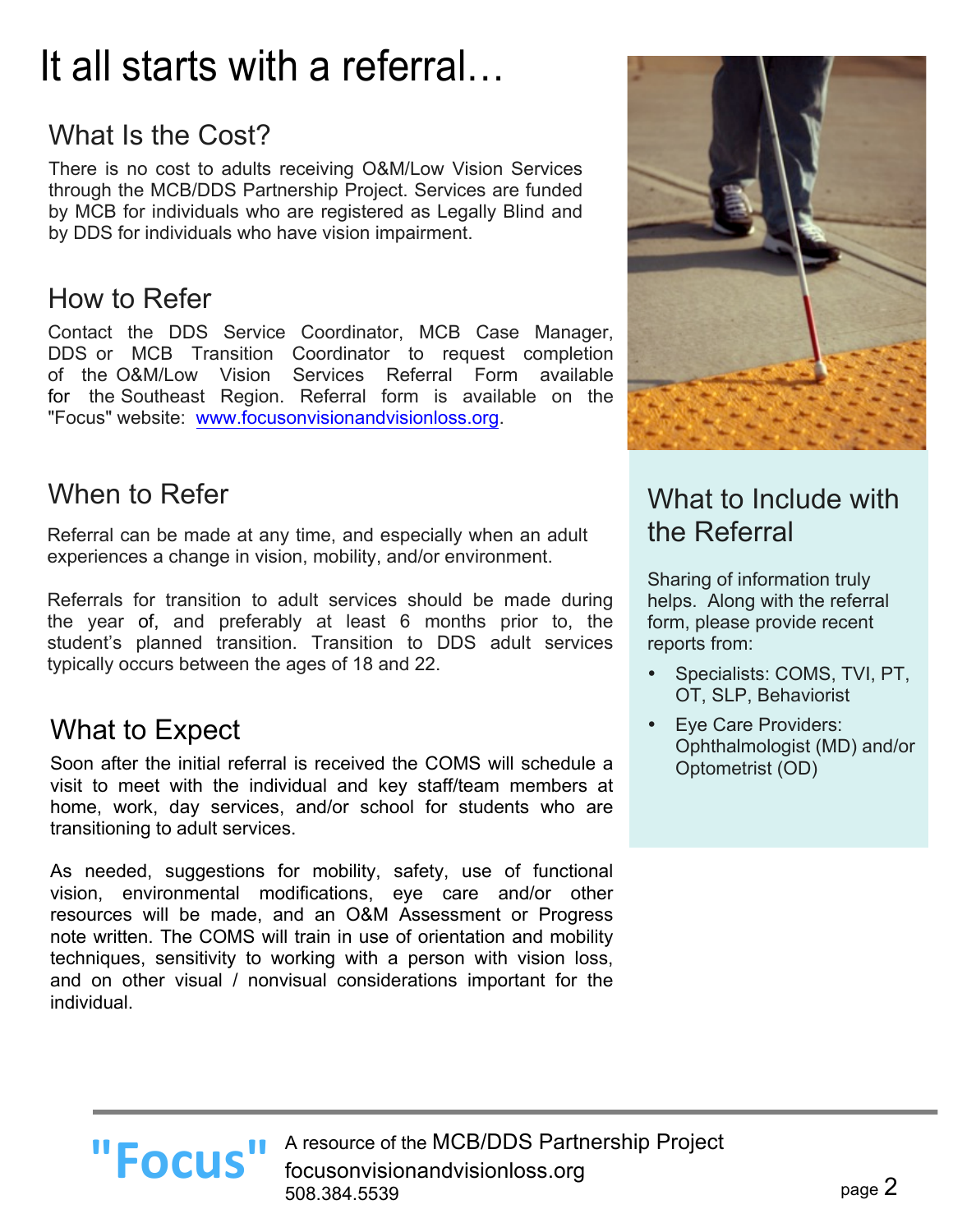# Specialized Services

Adults are on the move and so are we! Throughout an adult's life there may be new or progressive vision loss concerns, changes in employment, day program, residence, and/or new staff to work with. Certified Orientation and Mobility Specialists (COMS) through the MCB/DDS Partnership Project assist adults with vision loss during all of these life changes and transitions. We work with adults where they spend time and meet them at home, neighborhood, community, work, day program, and leisure activities.

### How can Specialized O&M/Low Vision Services help?

#### Vision Loss Training & Support

Working with adults, families, caregivers, support staff and clinical teams, we provide:

- Sensitivity training, including use of Human Guide and all O&M techniques.
- Consultation re: impact on daily life, work, and leisure.
- Information on resources. materials, and events.

#### **Strategies**

Living with vision loss presents unique challenges. We can help:

- Safety, organization, and skill resources for independence and inclusion.
- Recommendations for maximizing use of functional vision and increasing participation.
- Strategies for daily living, work tasks, leisure activities, and risk management.

#### Accessibility

Accessibility increases safety, independence, and visual function. We provide:

- Recommendations for use of color, contrast, lighting, furniture placement, handrails, and more.
- Identification of indoor/outdoor hazards and solutions.



#### Free Resources

Opportunities await! We offer registration assistance:

- APH Federal Quota Account
- Talking Book and Braille Library
- U.S. Currency Reader Program
- iCan Connect

#### Mobility & Safety

Confident, safe mobility promotes independence, and prevents falls/injury. We offer:

- Instruction and plans for use of Human and/or Voice Guide, Trailing, Protective Techniques, Long or Adaptive Cane.
- Transportation and safety assessments.
- Orientation skills training at home, neighborhood, work, and day program.

#### Eye Care

Promoting eye care is important. We provide:

- Advocacy for high quality eye exams.
- Information at eye exams regarding use of vision in everyday situations.
- Assistance with eyeglass tolerance.
- Sunglass evaluation.

page 3 Alternative formats of this Brochure are available: focusonvisionandvisionloss.org 508-384-5539